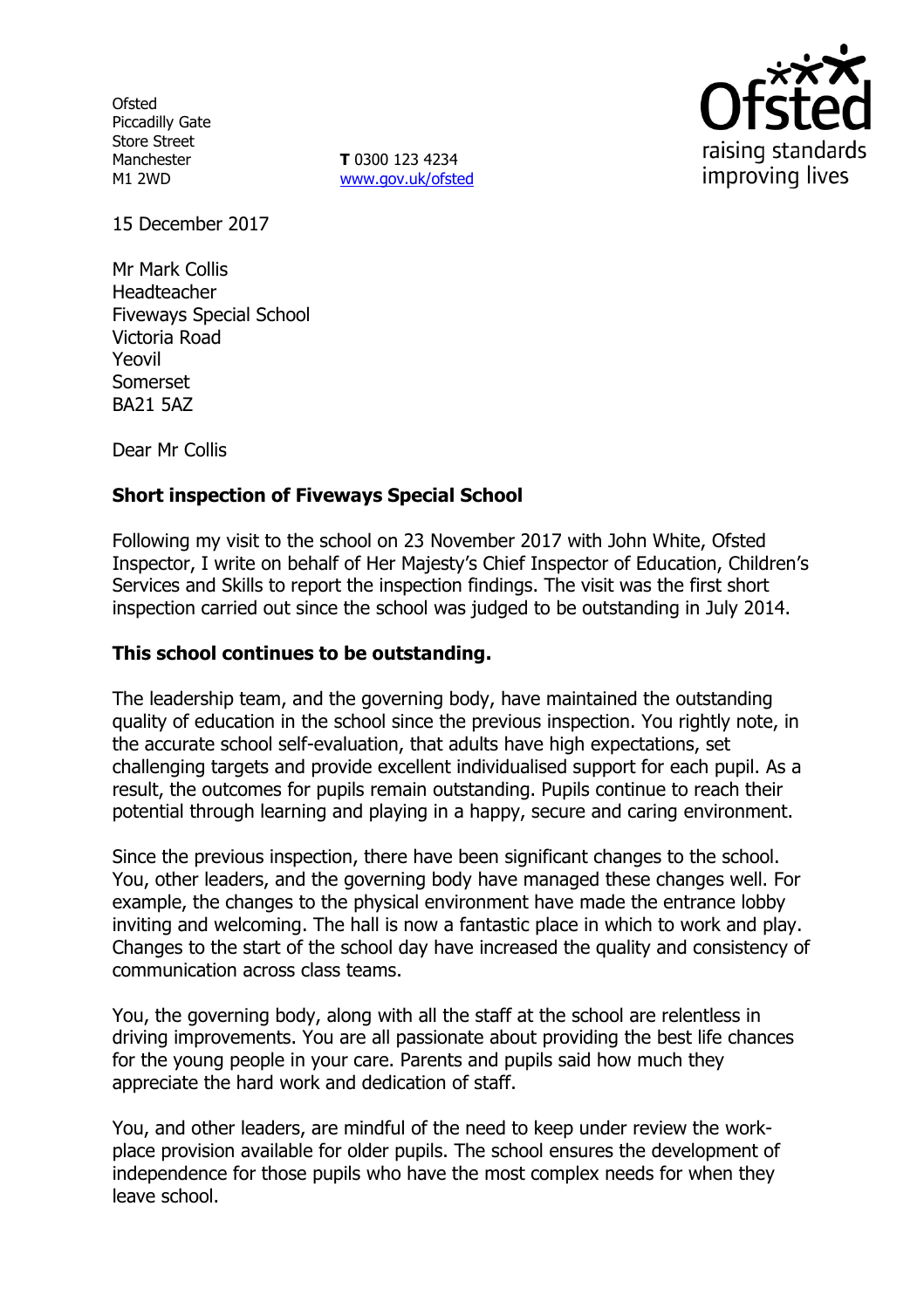

# **Safeguarding is effective.**

You, other leaders and the governing body ensure that all safeguarding arrangements are fit for purpose. You and the staff work closely with the other providers and agencies to protect the safety and well-being of pupils. Adults in the school appreciate that ensuring the safety of pupils is everybody's business.

Staff know whom to go to, and what to do, if they have any concerns. When concerns arise, the school works flexibly, and adapts practice to reduce risk. Risk assessments are regularly reviewed and monitored, including by the governing body. The school makes appropriate adjustments to mitigate risk. This includes making changes to the physical environment such as gated stairways and changes to the traffic flow at the entrance of the school. Pupils' use of pelican crossings and traffic lights enables them to extend what they learn about road safety in the school environment to life in the local community.

All staff and the governing body are highly conscious of the potential risks to the children and young people in their care. The safeguarding of pupils is a permanent agenda item for meetings. All staff receive frequent, appropriate training. New staff have good-quality induction training in safeguarding.

# **Inspection findings**

- Our first line of enguiry on this inspection was to see how effectively you, and the governing body, had reviewed the resources available for those pupils who have the most complex physical difficulties. Following the review, the governing body has ensured that more funds have been allocated to ensure that these pupils can take a full part in all the learning activities and opportunities that are available. The school's investment in the new curriculum for those pupils who have the most complex difficulties and in the greater use of current modern technology is paying dividends. The changes to the curriculum are seamlessly integrated throughout the school day. Staff are very effective at teaching these pupils the skills necessary to gain greater physical independence in sitting, standing, and walking.
- The second line of enquiry was to see how well you, and other leaders, continue to ensure that pupils make strong progress, while effectively meeting their desires and needs. We found that pupils continue to make strong progress in a suitable range of curriculum areas. Comprehensive records are kept by teaching staff and leaders related to individual pupils' personal learning goals. Pupils understand what they are expected to do. Pupils use a variety of methods to express their views. Staff are highly responsive to pupils' needs, knowing them and the pupils' families well. Using the comprehensive personal support plans, they understand the best ways to support the individual young people in their care. Families know exactly what their children are learning and what they need to learn next, as a result of strong communication between home and school.
- The inspection's third line of enquiry was to see if pupils were attending school as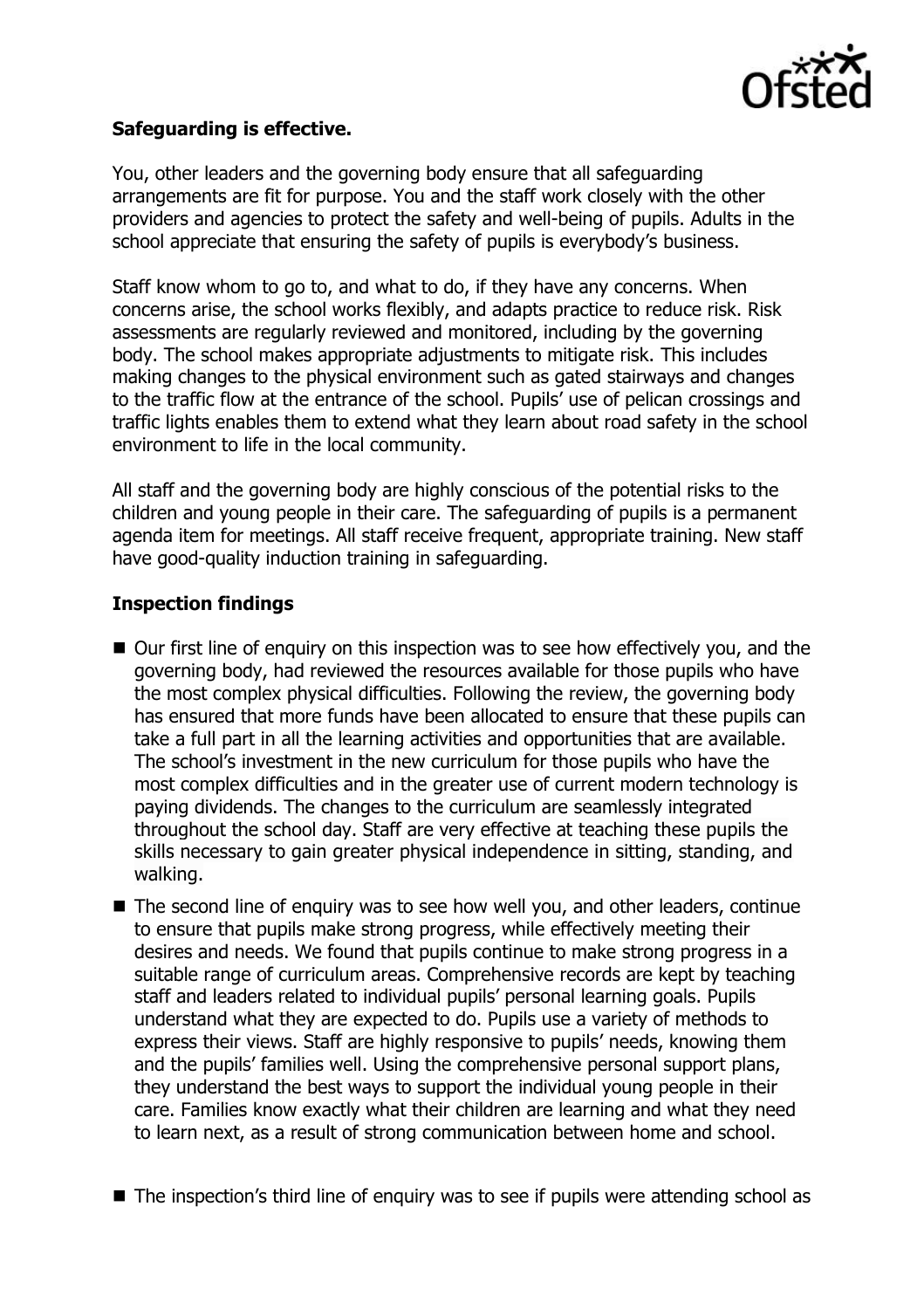

often as they can. Pre-inspection information showed that persistent absence was high, particularly for girls. However, close examination using school records shows that this is as a result of pupils being absent due to medical conditions. The school works exceedingly closely with families to help support them and their children. This includes when pupils are not well enough to attend school. Regular visits by school staff enable pupils to return to school smoothly. Sometimes this involves an appropriate part-time timetable that is gradually increased when pupils are ready.

■ The final line of enquiry looked at the curriculum and, in particular, what older pupils are learning in order to prepare them for life after leaving school. The curriculum used throughout the school is age appropriate, including for those who have the most profound learning difficulties. You ensure that pupils are well prepared for the next stage in their lives. When leaving school, all pupils continue in education, training or employment. We discussed how the school might work with local organisations and providers to develop more opportunities for older pupils to have access to work environments, such as through supported apprenticeships and internships.

### **Next steps for the school**

Leaders and those responsible for governance should:

 continue to develop the local special educational needs offer with other organisations to ensure that older pupils have more opportunities to gain access to the workplace.

I am copying this letter to the chair of the governing body, the regional schools commissioner and the director of children's services for Somerset. This letter will be published on the Ofsted website.

Yours sincerely

Steffi Penny **Her Majesty's Inspector**

### **Information about the inspection**

We agreed the timetable and activities for the day. We worked extensively with you and other senior leaders throughout the day. We met with other leaders and members of the governing body. We spoke with groups of pupils and observed them during the day. We scrutinised the quality of pupils' work and observed pupils learning in lessons.

We considered a wide range of documentary evidence, including records relating to safeguarding, the quality of teaching, the curriculum, assessment information, the